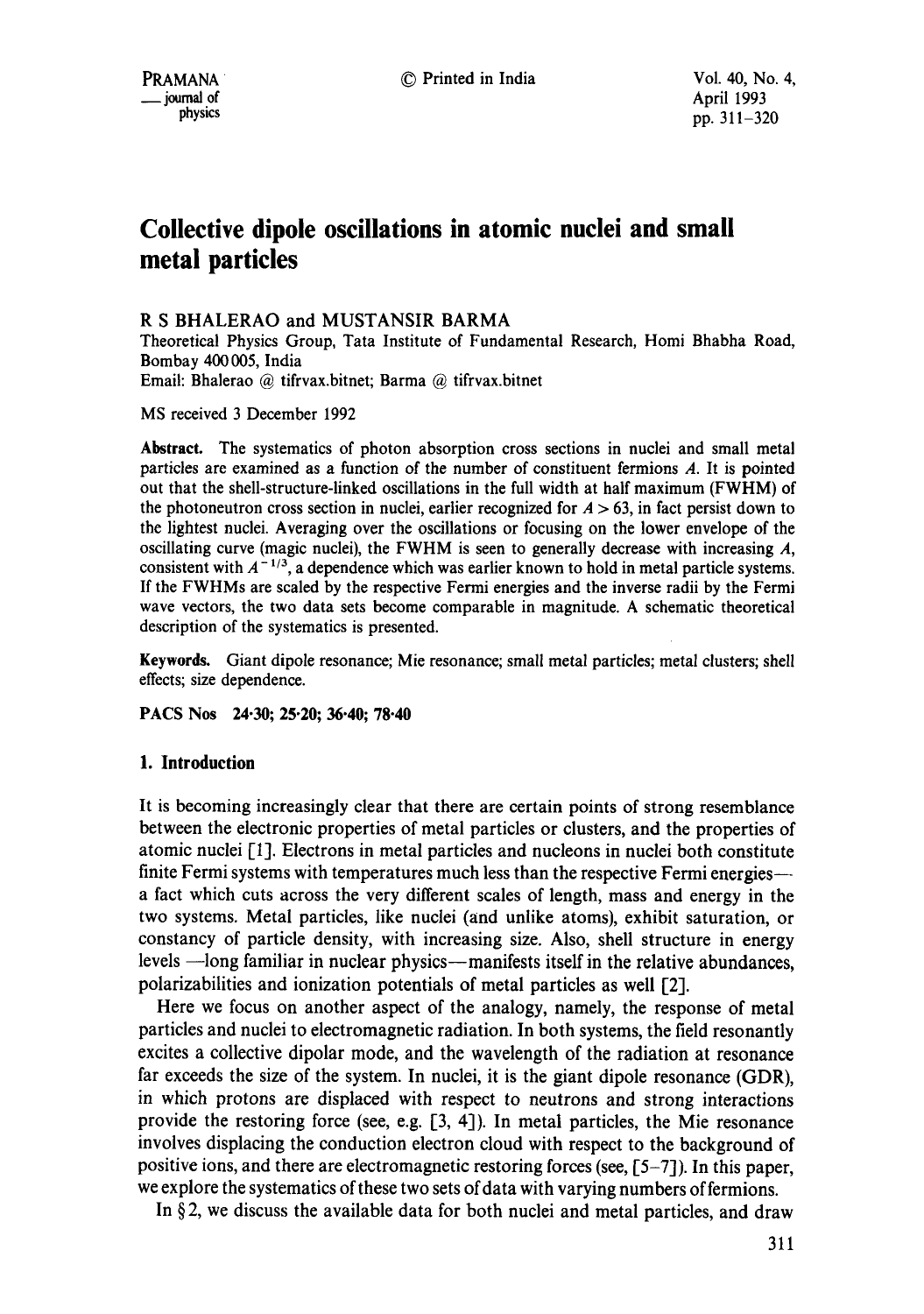some empirical conclusions regarding systematic trends, with an emphasis on the FWHMs. This is our main result. In  $\S$ 3, we present a schematic theoretical description for the size dependence of the width. A brief account of this work has already appeared [8].

## **2. Cross-section systematics**

## 2.1 *Nuclei*

Photo-neutron cross-sections have been measured in a large number of nuclei, and plots of the measured cross sections as a function of incident photon energy,  $\sigma(E)$ , have been compiled by Dietrich and Berman [9]. For spherical nuclei, the cross section for the photoexcitation of GDR has a single maximum, while for deformed nuclei there is more than one maximum (see, [3]). In the former case, the peak frequency  $\omega_0$  is known to exhibit a systematic empirical dependence on the mass number A:

$$
\omega_0 = 31.2A^{-1/3} + 20.6A^{-1/6} \text{MeV}.
$$
 (1)

We shall discuss this dependence (vis-à-vis the A independence of  $\omega_0$  in metal particles) in  $§3.1$ . The FWHM provides a simple, single characterization of the resonance spectrum, and has been used earlier to extract global trends with varying  $A$ , for heavier nuclei. For instance, Bergere  $\lceil 10 \rceil$  and Snover  $\lceil 11 \rceil$  have shown plots of the FWHM in the regions  $A > 90$  and  $166 > A > 63$ , respectively. These plots show that the FWHM exhibits systematic oscillations in the ranges studied, with local minima near spherical, near-magic nuclei.

Instead of FWHM, an alternative characterization of the data is to fit one or two Lorentzians to  $\sigma(E)$ , and thus extract the values of the resonance energies  $\omega_{01}$  and  $\omega_{02}$ , the widths  $\Gamma_1$  and  $\Gamma_2$ , and cross sections  $\sigma_1$  and  $\sigma_2$ , for the lower and higher energy resonances respectively. This procedure is usually applied to  $A > 50$ , and the values of  $\Gamma_1$  and  $\Gamma_2$  are given by Dietrich and Berman [9]. We have observed that if the width corresponding to the larger cross section is plotted versus  $A$ , then the result shows trends similar to those exhibited by the FWHM. However, the FWHM has the added advantage that it can be used across the periodic table.

We wanted to see whether the systematics observed earlier for the FWHM of heavier nuclei [10, 11] persisted in lighter nuclei as well. We examined the FWHM in about 120 nuclei ranging from  ${}^{3}$ He to  ${}^{239}$ Pu, using primarily the cross-section data compiled by Dietrich and Berman [9]. (We re-examined the heavier nuclei in order to have a uniform procedure for all A.) For those cases where the data follow a curve with a single peak, it was straightforward to determine the FWHM. For cases with two or more (closely overlapping) peaks, we found the FWHM by drawing a smooth curve with a single maximum through the data points, trying to ensure that the areas under the smooth curve and the experimental data were nearly equal. Those nuclei where the data seem incomplete  $({}^{3}H, {}^{19}F)$  or have too much structure  $(14C, 18O, 24.26)$  were ignored. Results are displayed in figure 1. For light nuclei (see inset in figure 1), we also estimated the errors in the FWHMs, arising from (a) the existence of more than one data set in some cases, and (b) the inherent uncertainty in extracting the FWHM by our procedure. In the range  $A > 90$ , our values agree well with those of Bergére  $[10]$ . A determination of the FWHM using least-square fits to a smooth single-peaked curve would be more rigorous, but we do not expect it to change our estimated values enough to affect our conclusions.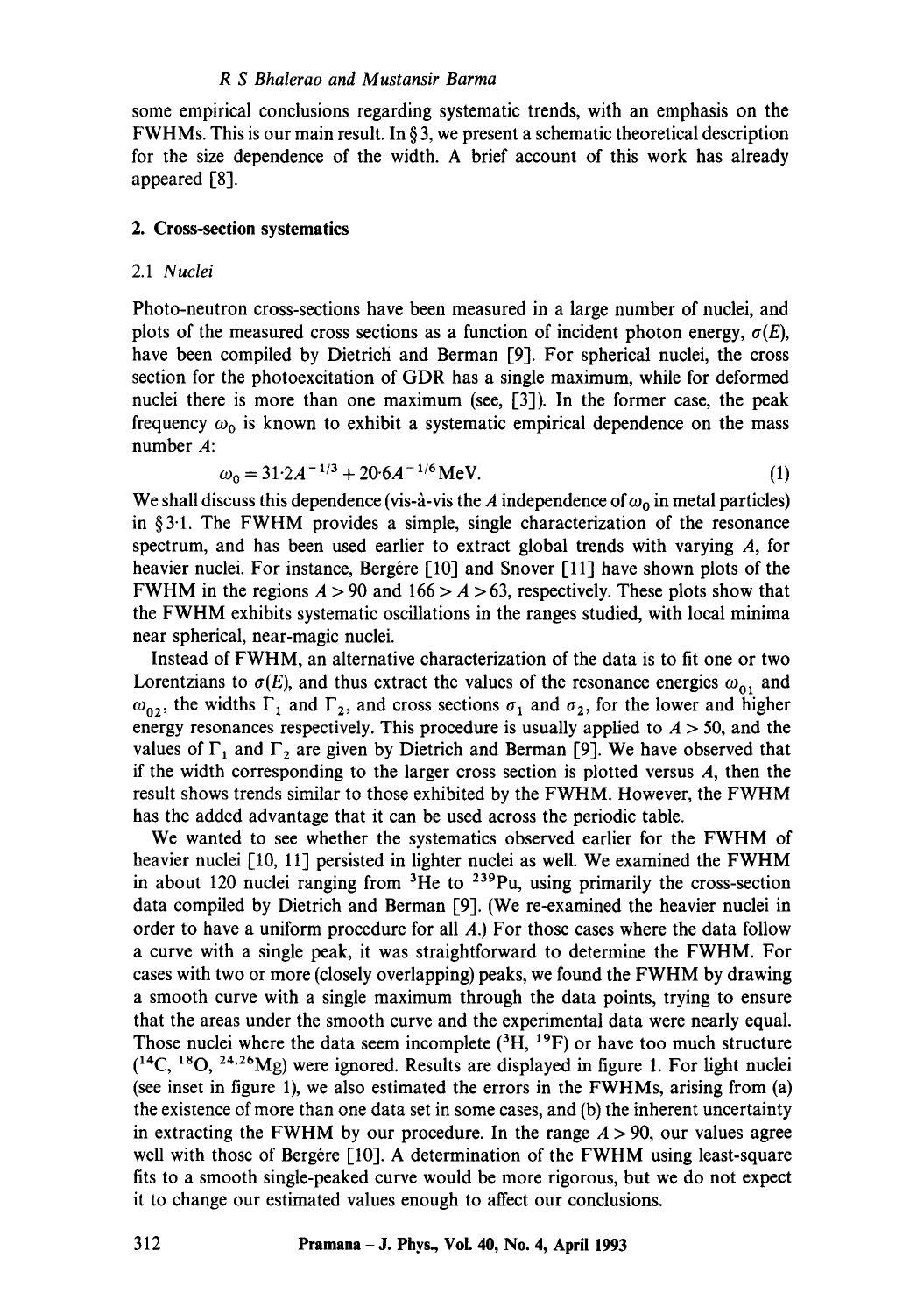

**Figure 1.**  $\Gamma$  is the full width at half maximum of the total photoneutron cross section on a nucleus when plotted as a function of the incident photon energy. Compilation of the cross-section data by Dietrich and Berman [9] was used to determine  $\Gamma$ . Note the systematic modulations in the  $\Gamma$  vs A curve, with minima at the proton (Z) or neutron (N) magic numbers. The minimum at  $A = 28$  corresponds to 28Si, see [12]. The curve is drawn as a guide to the eye. Dashed lines indicate regions of sparse or nonexistent data. The inset shows the region  $A \leq 45$  in greater detail. ( $\Gamma$  for Ne, Cl and K is obtained from data on natural samples.) The statistical significance of the oscillations of the curve is discussed in the text.

Examination of the results in figure 1 for light nuclei  $(A < 50)$  (see the inset) shows that the FWHM continues to display local minima at, by and large, the magic numbers. The rapid oscillations of the FWHM versus A are due to the relative crowding in of magic numbers for small A. With the sole exception of  $28Si$ , all the minima occur at or near the magic numbers [12]. Conversely, each magic number has a corresponding minimum, with the possible exception of  $N = 40 (A = 72)$ , where there is a hint of a local minimum, but the data do not allow us to draw a firm conclusion. In any case, 40 is known to be a weak magic number.

The systematic oscillations in the region  $A < 50$  in figure 1 are statistically significant. As is evident from the inset, the error in the FWHM is less than 1 MeV in almost all cases, and is generally much smaller. The amplitude of oscillations, on the other hand, is at least  $5-6$  MeV (e.g., <sup>3</sup>He to <sup>4</sup>He, or <sup>40</sup>Ca to <sup>45</sup>Sc), and is sometimes as large as  $14 \text{ MeV}$  (e.g.,  $98e$  to  $14\text{ N}$ ). The oscillations are as systematic and as pronounced as those for large A, the only difference being that there are fewer points per oscillation.

That the photo-response of a nucleus even as light as He can be thought of in the same terms as that of heavier nuclei may seem suprising, but the very fact that the widths for light nuclei fit in well with the systematics across the periodic table provides an a posteriori justification for the use of the FWHM even for  $A < 50$ .

An interesting feature of figure 1 is the overall downward trend of the oscillatory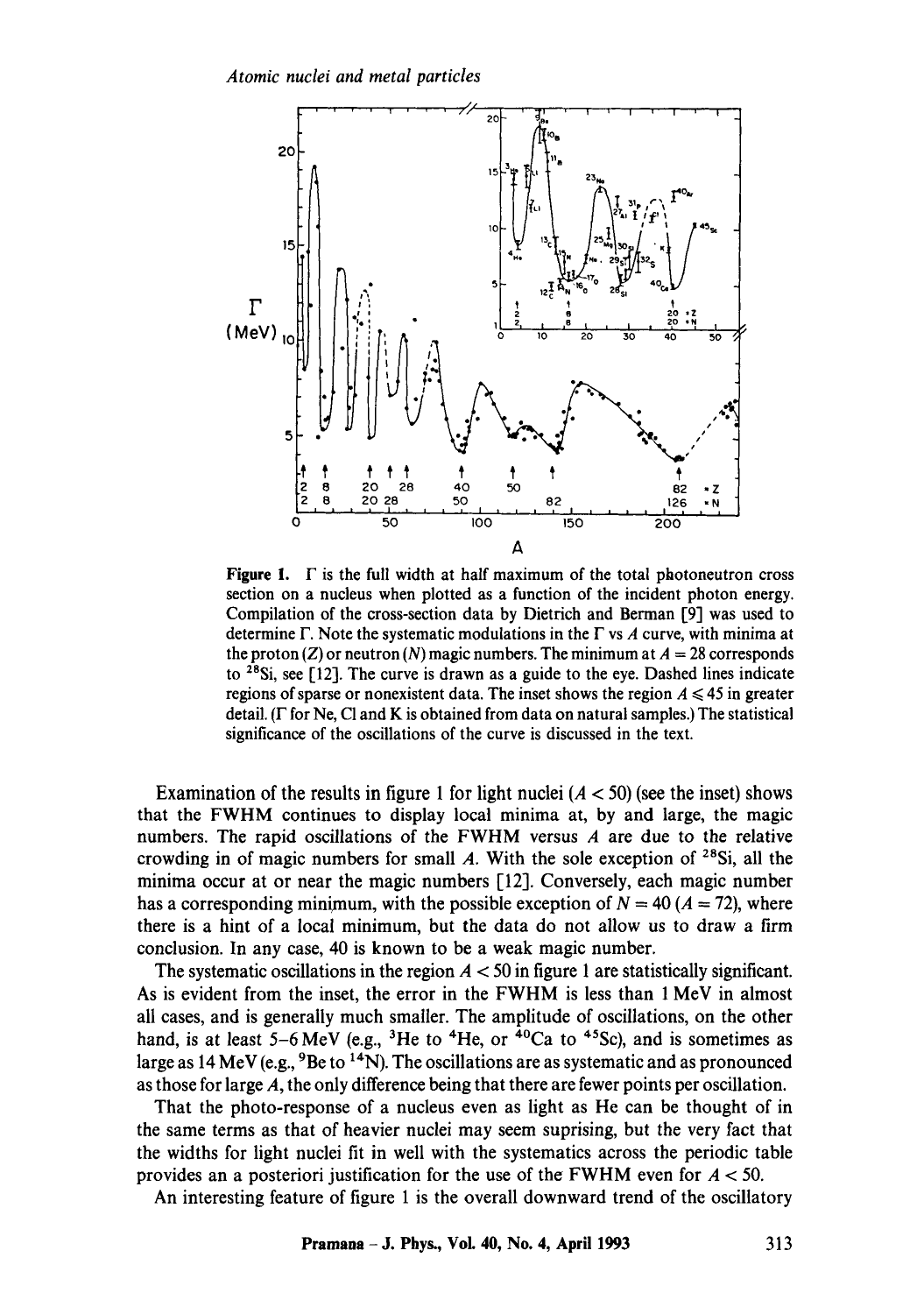curve, evident if, for instance, we focus on points in the lower envelope of the curve. These points correspond mostly to spherical, magic nuclei. The manner in which the width decreases as a function of size is discussed below, in connection with figure 2.

## 2.2 *Metal particles*

In metal particles, the Mie resonance corresponds to the excitation of a surface plasmon. For a spherical particle, within the free electron approximation, the resonance frequency  $\omega_0$  is  $\omega_p/\sqrt{3}$ , where  $\omega_p$  is the plasma frequency [5]. Since  $\omega_p$ depends primarily only on the electron density,  $\omega_0$  does not vary very strongly with size—less than 10% as the size is decreased from  $\sim$  100 Å to  $\sim$  10 Å [14].

For optical absorption experiments on small metal particles, it is important to distinguish between two types of samples: (i) free metal clusters in which size separation is achieved by mass spectroscopy, and (ii) metal clusters embedded in various matrices, such as glass or solid argon. Particles are isolated from each other, but some spread in size cannot be avoided. A typical spread in radius is  $\sim 20\%$ .

Experiments on sample5 of type (i) have been performed on small metal clusters with between 2 and 40 conduction electrons [15-17]. The data indicate that, as with nuclei, there is a strong response over a relatively narrow frequency interval in the case of magic numbers, and over a much broader frequency range in cases which fall between magic numbers. In the latter case, the line shows splittings, which can be interpreted in terms of shape deformations.

A larger range of sizes ( $\sim$  10 Å to  $\sim$  100 Å) has been investigated [14] in experiments on samples of type (ii). No noticeable oscillations in  $\Gamma$  versus radius R have been observed with such samples, but this is probably because (a) unlike for nuclei, oscillations are averaged out due to the distribution of sizes, and (b) the amplitude of shell-structurelinked oscillations is expected to decrease with increasing size, and thus be small for the above range of sizes. However, these experiments do reveal a systematic dependence of the averaged FWHM  $\Gamma_{av}$  on R:

$$
\Gamma_{\text{av}} = K \frac{h v_F}{R} + \Gamma_{\infty},\tag{2}
$$

where  $v_F$  is the Fermi velocity, K is a constant of order unity and  $\Gamma_\infty$  is the width in the bulk medium. Equation (2) describes the variation of the linewidth of Ag particles in a variety of host matrices. The constant  $K$  depends on the matrix [14], it goes down by a factor  $\sim$  3 as the matrix is changed from glass to an inert element solid like Ar and Ne, presumably due to surface effects.

## 2.3 *Similarities and differences between nuclei and metal particles*

We wanted to see if (2), which holds for metal particles with a spread in sizes, also describes the downward trend of  $\Gamma$  in nuclei with increasing A, evident in figure 1. A similar *1/R* dependence has been discussed earlier [18] for nuclei in the range  $A > 50$ . On dividing across by the Fermi energy  $\varepsilon_F$ , we see that (2) predicts that  $\Gamma_{av}/\varepsilon_F$ is a linear function of  $(k_F R)^{-1}$ , where  $k_F$  is the Fermi wave vector. Interestingly, on using these dimensionless scaled variables, we can directly compare the Ag-particle and nuclear data (figure 2) which in absolute terms differ by six orders of magnitude in energy and five orders of magnitude in length. We used the values  $\varepsilon_r = 38 \text{ MeV}$ and  $k_F = 1.36$  fm<sup>-1</sup> for nuclei, and  $\varepsilon_F = 5.49$  eV and  $k_F = 1.20$  A<sup>-1</sup> for Ag particles.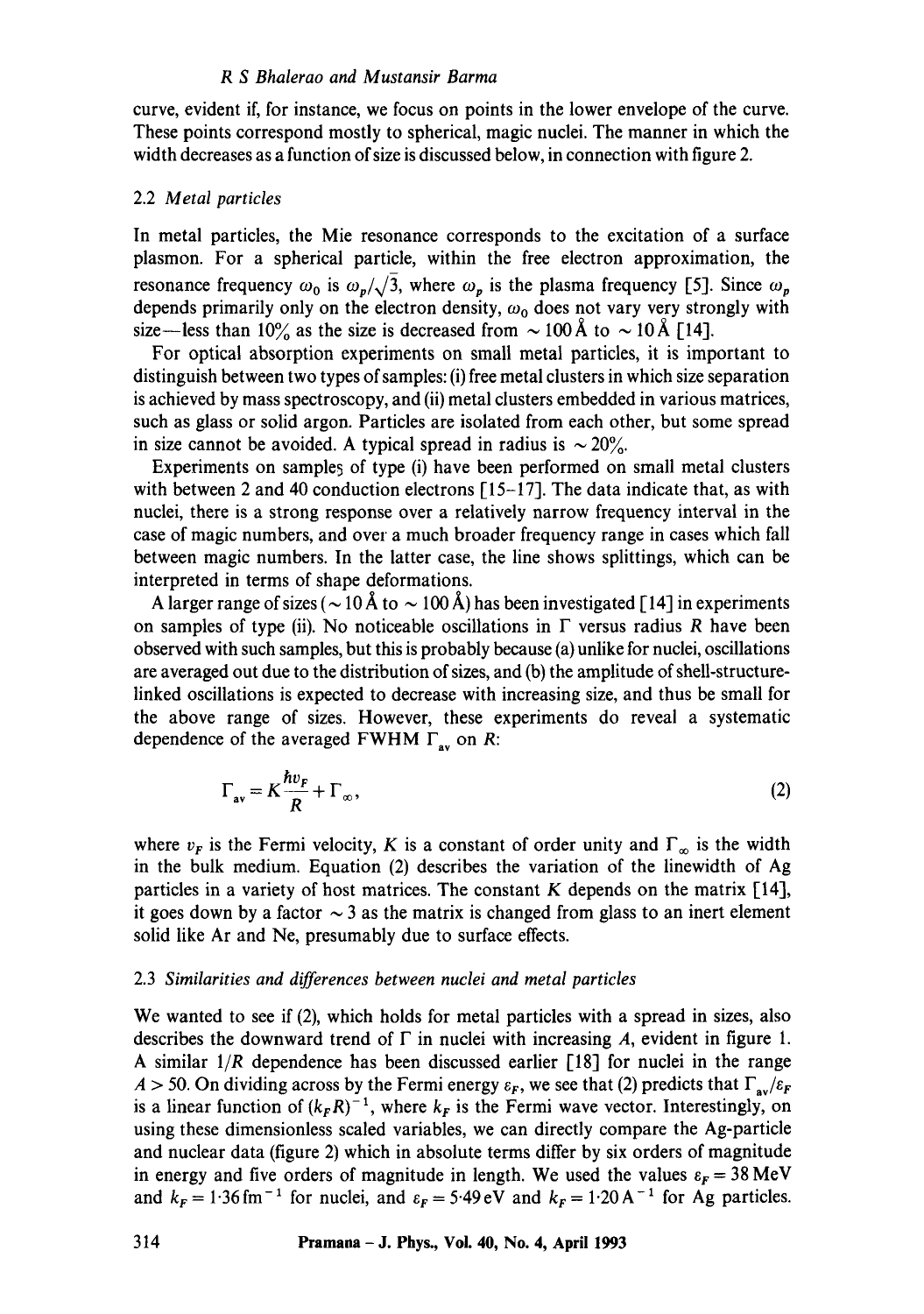

**Figure 2.**  $\Gamma/\varepsilon_F$  vs.  $(k_F \tilde{R})^{-1}$  for metal particles and nuclei.  $\Gamma$  is the same as in figure 1. The dashed and dotted lines are best fits for Ag/Ar  $(+, [14, 19])$  and Ag/Ne [14]. The nuclei shown here are singly  $(\bullet)$  or doubly  $(\bullet)$  magic nuclei from the lower envelope of the oscillating curve in figure 1. The solid straight line is the best fit to this data set. The dot-dashed line indicates the 'average' trend of the oscillatory curve in figure 1. Note the similarities between the scaled nuclear and particle data despite the fact that the two data sets differ by six orders of magnitude in energy and five orders of magnitude in length. For  $A \ge 90$ , not all error bars are shown; nuclei in the same cluster have roughly similar error bars.

We have chosen to plot data for Ag particles in argon and neon matrices as interactions with surrounding inert gas atoms are likely to be minimal, and a large range of sizes has been studied for Ag/Ar [19]. We have used RMS radii  $\tilde{R}$ , as these are well determined for nuclei; for Ag particles, we too  $\tilde{R}$  to be given by  $\sqrt{3/5}$  times the quoted radii. Since F oscillates as a function of size in nuclei, and we are interested in displaying the overall downward trend, we have replotted points corresponding to singly or doubly magic nuclei from the lower envelope of the curve in figure 1; the line marked 'magic' is the best fit line through these points. Thus these points are consistent with a linear dependence on  $(k_F\overline{R})^{-1}$ , though other monotonic variations with  $\tilde{R}$  cannot be ruled out. We also examined the average downward trend of the oscillatory curve in figure 1, and found that it could also be fit to a linear dependence. The slope of the average line (marked 'average' in figure 2) is larger than that of the solid line, and is comparable to the slopes of the dashed and dotted lines. Thus (2) holds to a good approximation for nuclei also. In particular, it is interesting to **see**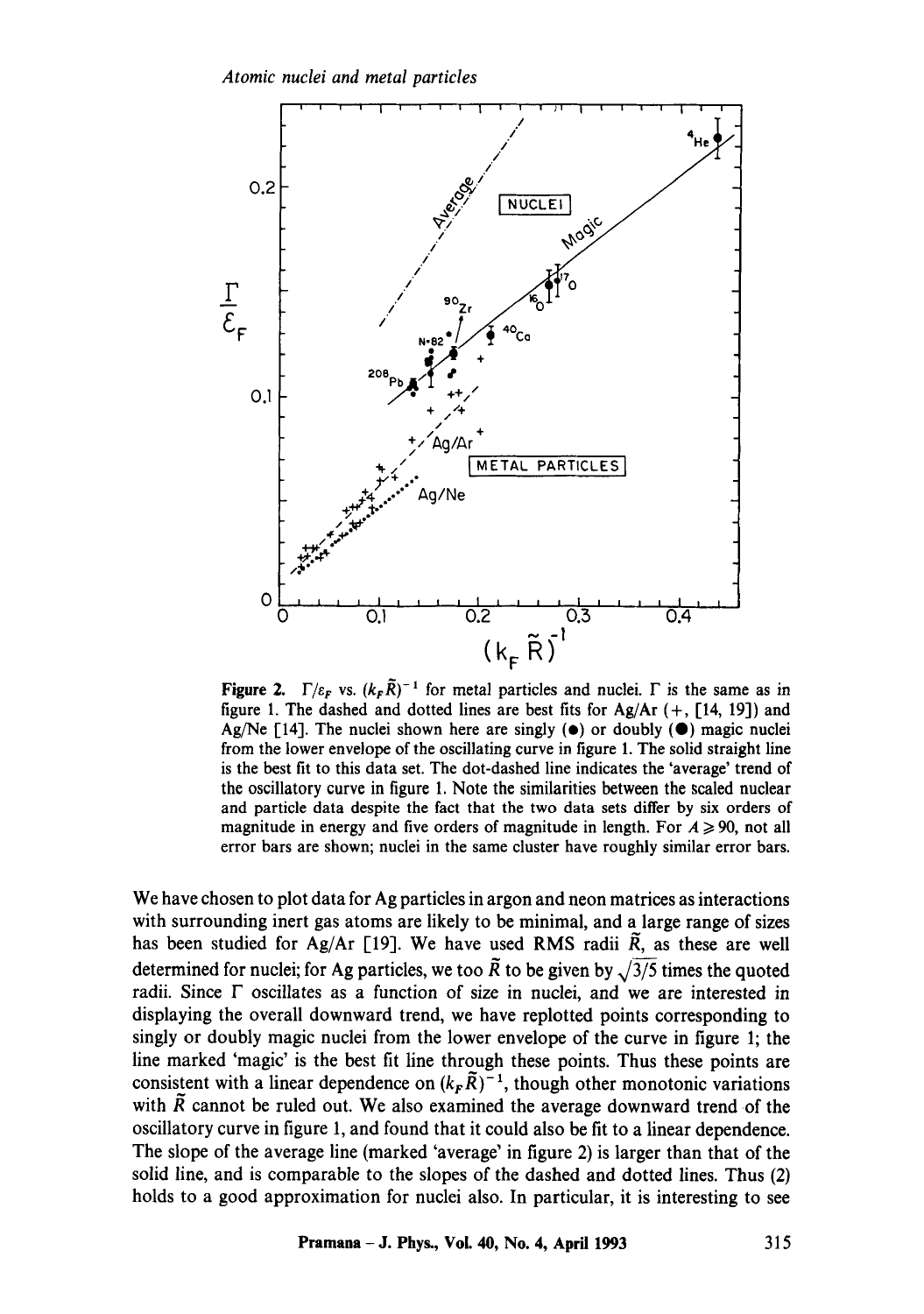how well the doubly magic nuclei <sup>4</sup>He, <sup>16</sup>O, <sup>40</sup>Ca, <sup>90</sup>Zr and <sup>208</sup>Pb follow a straight line.

Of course, there are also some differences between nuclei and metal particles. We have already pointed out a difference as regards the A dependence of  $\omega_0$ . The magic numbers in the two cases are also not the same for large A, because of the difference in the strengths of the spin-orbit force in the two systems. Finally, the intercepts on the  $\Gamma/\varepsilon_F$  axis, for the two sets of data in figure 2, are quite different. The significance of this will be discussed in the following section.

# **3. Discussion**

In this section, we will give a schematic theoretical description of the expected systematics of the resonance with size, and see how it accords with the trends seen in experiments.

Let us begin by recalling the principal conclusions of the comparison between nuclei and metal particles. First, the resonance peak frequency  $\omega_0$  exhibits a systematic variation with  $A$  for nuclei (see (1)), whereas it is roughly size independent for metal particles. Second, the FWHM exhibits a general downward trend with increasing A, consistent with an  $A^{-1/3}$  dependence (figure 2). A similar dependence is also seen in metal particle systems with a spread in sizes but with smaller intercepts on the  $\Gamma/\varepsilon_F$ axis. Third, the FWHM exhibits strong shell effects in nuclei, and similar tendencies in separated metal clusters. In metal particle samples with a spread in sizes, shell effects are not seen.

# 3.1 *Resonance frequency*

The size dependence of the natural frequency of vibration  $\omega_0$  can be deduced by using a simple classical picture of the collective mode. In the metal particle, the restoring force arises from the electric field produced by layers of opposite charges on the two sides [20] and acts on each of the A conduction electrons in the particle. The oscillator frequency  $\omega_0$  is given by the square root of the ratio of the total restoring force per unit displacement to the mass involved. Since both force and mass are proportional to A, the frequency  $\omega_0$  is roughly size independent. In the nucleus, on the other hand, the restoring force arises from short-range strong interactions amongst nucleons. In a hydrodynamic description, it is modelled by the surface or volume symmetry energy terms in the semiempirical mass formulas. In the Goldhaber-Teller model [21], the collective state corresponds to the motion of the proton cloud through the neutron cloud without mutual distortion. The restoring force is proportional to  $A^{2/3}$  and the mass parameter is proportional to A. Hence,  $\omega_0 \sim A^{-1/6}$ . In the Steinwedel-Jensen model [22], on the other hand, the relative proton-neutron density changes in such a way as to maintain constant overall density throughout. The restoring force per unit mass is proportional to  $R^{-2}$ , and hence  $\omega_0 \sim A^{-1/3}$ .

# 3.2 *Resonance widths: overall trend*

Turning to the FWHM in nuclei, one may distinguish between two types of contributions. Firstly, there is intrinsic width of the resonance which comes from the finite lifetime of the collective mode, and which is present in all cases. The intrinsic width itself receives contributions from a variety of physical mechanisms to be discussed below. This is the only contribution to the FWHM in spherical nuclei.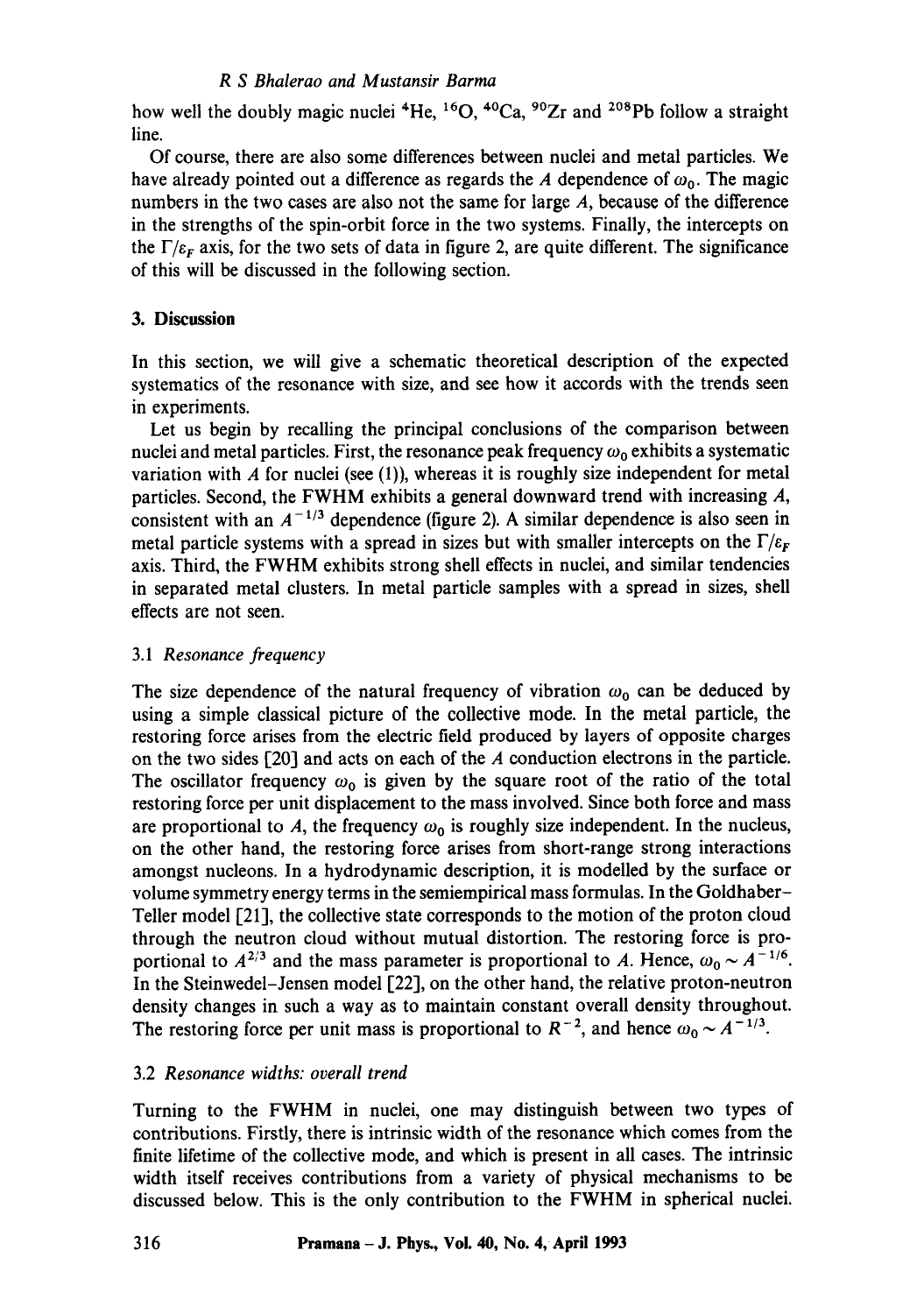Secondly, in nonspherical nuclei, static deformations in shape can lead to two distinct resonance frequencies, corresponding to a splitting of the line. In such cases, the FWHM receives additional contributions.

The intrinsic width  $\Gamma_i$  can be written as the sum of three terms [4]

$$
\Gamma_i = \Delta \Gamma + \Gamma^{\dagger} + \Gamma^{\dagger},\tag{3}
$$

reflecting contributions from distinct physical effects. The fragmentation width  $\Delta\Gamma$ corresponds to the fact that the collective  $(1p - 1h)$  state which is the doorway state for the GDR, is not a single state, but is in most cases already appreciably fragmented. This effect (mean-field damping or one-body friction) is the finite nucleus analogue of Landau damping in a bulk medium. It occurs due to the scattering of the nucleons from the 'wall' or 'surface' of the self-consistent mean field potential. The second term  $\Gamma^{\dagger}$  is the escape or decay width corresponding to the direct coupling of the  $(1p - 1h)$ doorway state to the continuum, giving rise to its decay into a free nucleon and an  $(A - 1)$  nucleus. Finally, the spreading width  $\Gamma^{\downarrow}$  is due to the coupling of the  $(1p - 1h)$ doorway state to more complicated  $(2p-2h)$  states of the nucleus, the transition occurring on account of genuine two-body effects (collisional damping or two-body friction).

Let us see how each contribution to  $(3)$  is expected to vary with radius R. Our arguments are schematic, and aimed at establishing the general, systematic trend with size.

The R-dependence of the first two terms may be estimated using a simple argument based on estimating the frequency of collisions with the surface. Such an argument has been used successfully [23] to estimate  $\Delta\Gamma$  in metal particles; the estimate agrees with the result of a quantum calculation  $[24-26]$  of the fragmentation width, within a square-well model. The idea is that individual fermions moving with Fermi velocity  $v_F$  hit the wall with mean time  $\sim R/v_F$ ; the inverse time  $\sim v_F/R$  then determines the contribution to the width arising from wall effects—both for  $\Delta\Gamma$  and  $\Gamma^{\uparrow}$ . The subject of one-body dissipation has also been discussed extensively in the nuclear physics literature [27-29]. The width  $\Gamma^{\downarrow}$ , on the other hand, arises from two-particle collisions. We expect  $\Gamma^{\downarrow}$  to vary smoothly with energy and nuclear size for magic cases, since the collisional mean free path  $\lambda$  shows similar smooth variations [30]. The average time between two collisions is  $\sim \lambda/v_F$  and hence  $\Gamma^{\downarrow}$  is expected to be  $\sim v_F/\lambda$ . This is the only contribution in the  $R \rightarrow \infty$  limit.

The total intrinsic width is thus expected to be

$$
\Gamma_i = \Gamma_{\infty}^{\downarrow} + chv_F/R, \tag{4}
$$

where  $\Gamma^{\perp}_{\infty}$  is the spreading width in the bulk limit, and c is a constant. This is in agreement with (2) and the data presented in figure 2 for spherical, magic nuclei.

It is interesting to consider the limit  $R \to \infty$ , corresponding to nuclear matter or the bulk metal. From figure 2, we see that if the straight lines are extrapolated towards  $(k_F\tilde{R})^{-1} = 0$ , the resulting intercept on the  $\Gamma/\varepsilon_F$  axis is much larger for nuclei than for metal particles. This is not too surprising, as  $k<sub>F</sub> \lambda$  is much smaller in nuclear-matter [30] than in bulk metals at room temperature [20], reflecting the greater effect of collisions in the former case. The limiting contribution  $\Gamma^{\perp}_{\infty}$  constitutes a substantial fraction of the total width for spherical nuclei; for <sup>208</sup>Pb it is about 50% [31]. On the other hand, for metal particles of comparable A, the contribution  $\Gamma^{\downarrow}_{\infty}$  constitutes a much smaller fraction of  $\Gamma_i$ .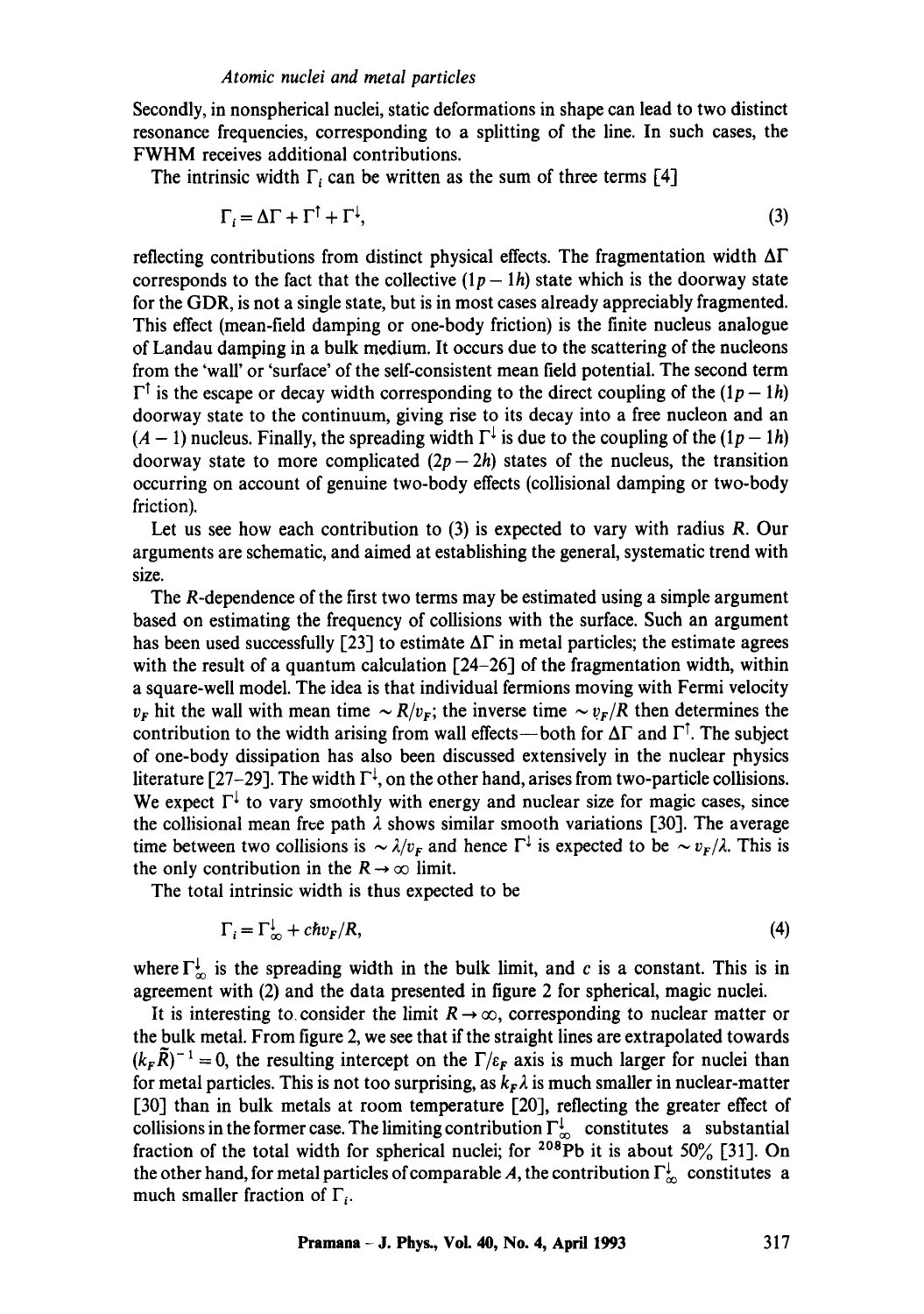#### 3.3 *Resonance widths: shell effects*

So far we have discussed only the monotonic variation of the FWHM that obtains for spherical nuclei. As we see from figure 1, when we consider *all* nuclei, superimposed on this monotonic variation, there are striking and strong shell-structure linked oscillations in the FWHM. (As mentioned in  $\S 2.2$ , the FWHM in metal clusters also seems to show similar tendencies.) We discuss the origin of these oscillations in two broad representative regions, namely  $150 < A < 190$  and  $80 < A < 150$ .

In the range  $150 < A < 190$ , Dietrich and Berman [9] have fitted two-component Lorentz curves to the photoneutron cross section data. This indicates a splitting of the line, due to deformation of the nucleus. As in  $\S 2.1$ , we denote the two resonance energies by  $\omega_{01}$  and  $\omega_{02}$ , with  $\omega_{01} < \omega_{02}$ , and the corresponding widths by  $\Gamma_1$  and  $\Gamma_2$ . For a spheroidal deformation, (1) leads us to expect that  $\omega_{01}$  and  $\omega_{02}$  correspond to oscillations along the semimajor and semiminor axes respectively. Equation (4) then implies that  $\Gamma_1 < \Gamma_2$ . This is indeed found to be true, for 150  $< A < 190$ , for the values of the widths tabulated by Dietrich and Berman [9]. In fact, with the exceptions of 55Mn and 63Cu, this is true for all the nuclei listed there. This provides additional evidence for the overall decrease of the intrinsic width with increasing radius. The corresponding cross sections  $\sigma_1$  and  $\sigma_2$  also generally satisfy  $\sigma_1 < \sigma_2$ . The increase of the FWHM away from the spherical cases can be ascribed, at least partially, to the fact that deformations produce a splitting of the line, and also cause  $\Gamma_2 > \Gamma( \Gamma_1)$ , where  $\Gamma$  would be the width if the nucleus were undeformed. Since deformations of the shape follow shell-structure systematics, with smallest deformations close to the magic numbers, so does the FWHM [32].

In the region  $80 < A < 150$ , Dietrich and Berman [9] have fitted one-component Lorentz curves to the photoneutron cross section data (with the exceptions of  $127$ and  $148$ Nd). As is clear from figure 1, oscillations of the FWHM versus A in this region are as prominent as those for  $150 < A < 190$ . Thus, even when the line is unsplit, the width of the best-fit Lorentzian oscillates as a function of  $A$ , with minima at the magic numbers. This indicates that the intrinsic width  $\Gamma_i$  can itself show shell-structure linked oscillations. [33] Bergère [10] has correlated the FWHM in this region with the ratio  $E(4^+)/E(2^+)$ , which characterizes the 'softness' of nuclei. Here  $E(J^+)$  is the energy of the first  $J^+$  state in the nuclear spectrum.

The theoretical considerations we have presented in this section are schematic, and aimed at understanding the empirical systematics observed—in contrast to more detailed theoretical studies of the width for *individual* nuclei.

## **4. Conclusion**

We conclude by recapitulating the main points of this paper. The FWHM of the total photoneutron cross section shows shell-structure-linked oscillations as a function of A even for  $3 < A < 50$ . Disregarding oscillations, for instance by focusing on magic nuclei, the FWHM generally decreases with increasing A approximately as  $A^{-1/3}$ (see (4)). Striking similarities are seen when the FWHMs for nuclei are compared with photoabsorption FWHMs in small metal particles, after proper rescaling of the energies and lengths.

The systematics which have been pointed out and discussed in this paper bring the task of a theory into better focus. While a complete theory has not been presented here, we have given a schematic theoretical description which allows one to understand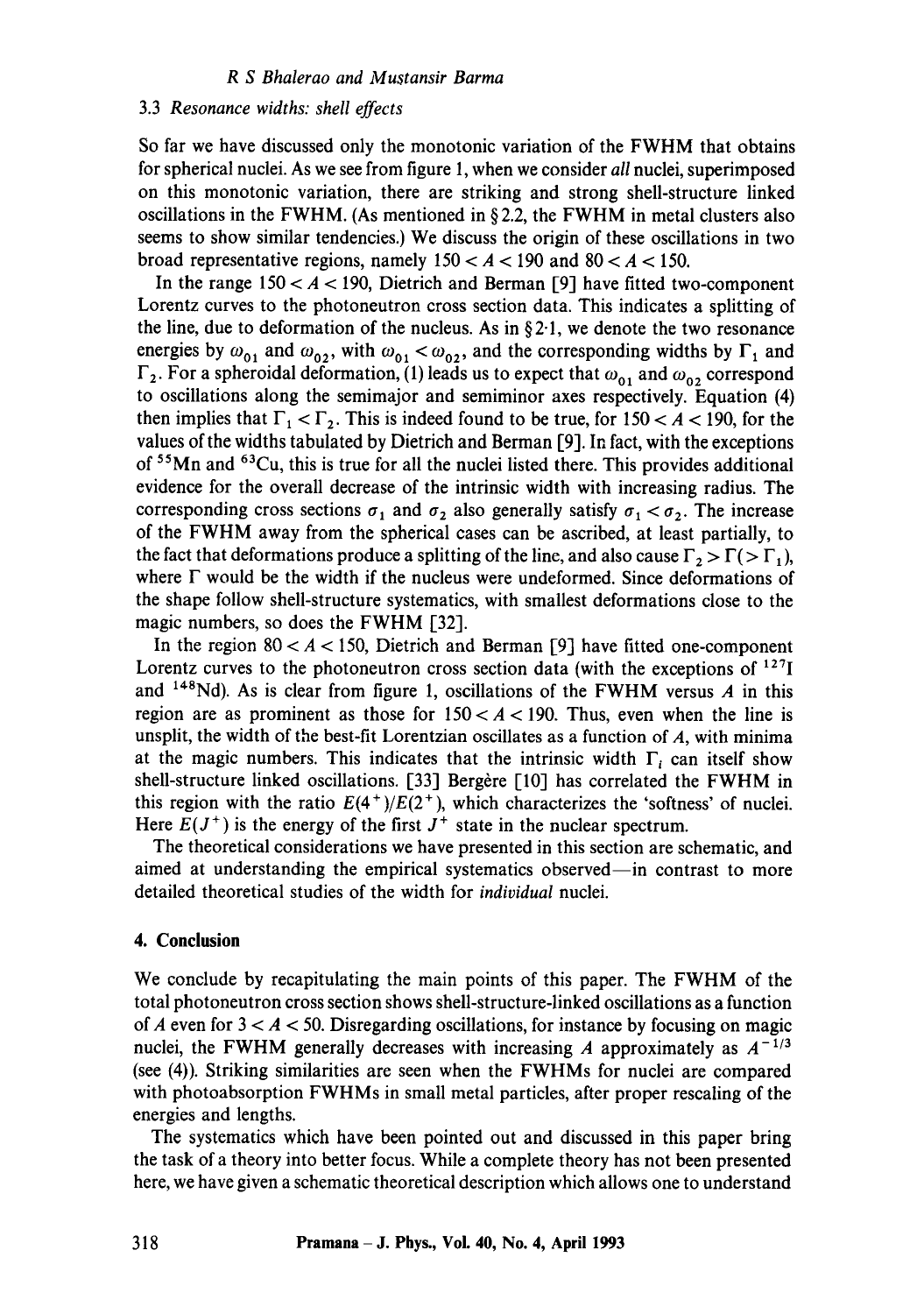## *Atomic nuclei and metal particles*

at least the principal trends. However, it is the empirical observations which constitute the main result of this paper.

# **Acknowledgements**

We are grateful to C V K Baba, R K Bhaduri, V Subrahmanyam and C S Warke for very useful discussions and comments on the manuscript, and to B L Berman for bringing the work of Dietrich and Berman [9] to our attention. A part of the work was done when RSB was visiting McMaster University, Hamilton, Canada, and a part when MB was visiting the Department of Theoretical Physics, University of Oxford, UK. The hospitality of both institutions is gratefully acknowledged.

# **References**

- [1] S Sugano, in *Microclusters* edited by S Sugano, Y Nishina and S Ohnishi (Springer Berlin, 1987)
- [2] W A de Heer, W D Knight, M Y Chou and M L Cohen, *Solid state physics* 40, 93 (1987)
- [3] B L Berman and S C Fultz, *Rev. Mod. Phys.* 47, 713 (1975)
- [4] A van der Woude, *Prog. Part. Nucl. Phys.* 18, 217 (1987)
- [5] M Born and E Wolf, *Principles of optics* (Pergamon, Oxford, 1970) ch. 13
- [6] S P Apell, J Giraldo and S Lundqvist, *Phase Transitions* 24-26, 577 (1990)
- [7] V V Kresin, *Phys. Rep.* 220, 1 (1992)
- [8] M Barma and R S Bhalerao, in *Physics and chemistry of finite systems: from clusters to crystals* edited by P Jena, S N Khanna and B K Rao (Kluwer, Dordrecht, 1992) NATO ASI Sr. Vol II, p. 881
- [9] S S Dietrich and B L Berman, *At. Data Nucl. Data Tables* 38, 199 (1988)
- [10] R Berg6re, in *Photonuclear reactions* edited by S Costa and C Schaerf, Lecture Notes in Physics (Springer, Berlin, 1977) 61, 114
- [11] K A Snover, *Ann. Rev. Nucl. Part. Sci.* 36, 545 (1986)
- [12] Although <sup>28</sup>Si is not a magic nucleus, it displays behaviour similar to a magic nucleus in at least one other context: the plot of nuclear electric quadrupole moment vs  $Z$  or  $N$ passes through a zero near <sup>28</sup>Si, indicating a prolate to oblate transition. Similar transitions also occur at the magic numbers [13].
- [13] M A Preston and R K Bhaduri, *Structure of the nucleus* (Addison-Wesley, Reading, 1975) figs. 3.2 and 10.12 pages 73 and 470
- [14] U Kreibig and L Genzel, *Surf. Sci.* 156, 678 (1985)
- [15] K Selby, M Vollmer, J Masui, W A de Heer and W D Knight, *Phys. Rev.* **B40**, 5417 (1989)
- [16] K Selby, V Kresin, J Masui, M Vollmer, A Scheidemann and W D Knight, *Z. Phys.*  DI9, 43 (1991)
- [ 17] J Tiggesb~iumker, L K611er, H O Lutz and K H Meiwes-Broer, *Chem. Phys. Lett.* 190, 42
- [18] W D Myers, W J Swiatecki, T Kodama, L J EI-Jaick and E R Hilf, *Phys. Rev.* C15, 2032 (1977)
- [19] K P Charl6, W Schulze and B Winter *Z. Phys.* DI2, 471 (1989)
- [20] N W Ashcroft and N D Mermin, *Solid state physics* (Holt, Rinehart and Winston, New York, 1976) ch. 1
- [21] M Goldhaber and E Teller, *Phys. Rev.* 74, 1046 (1948)
- [22] H Steinwedel and J H D Jensen, *Z. Naturforschun9* 5a, 413 (1950)
- [23] U Kreibig, *J. Phys.* F4, 999 (1974)
- [24] A Kawabata and R Kubo, *J. Phys. Soc. Jpn.* 21, 1765 (1966)
- [25] M Barma and V Subrahmanyam, *J. Phys. Cond. Matter* 1, 7681 (1989)
- [26] C Yannouleas and R Broglia, *Ann. Phys. (NY)* 217, 105 (1992)
- [27] D M Brink, *Nucl. Phys.* 4, 215 (1957)
- [28] J Blocki, Y Boneh, J R Nix, J Randrup, M Robel, A J Sierk and W J Swiatecki, *Ann. Phys. (NY)* 113, 330 (1978)